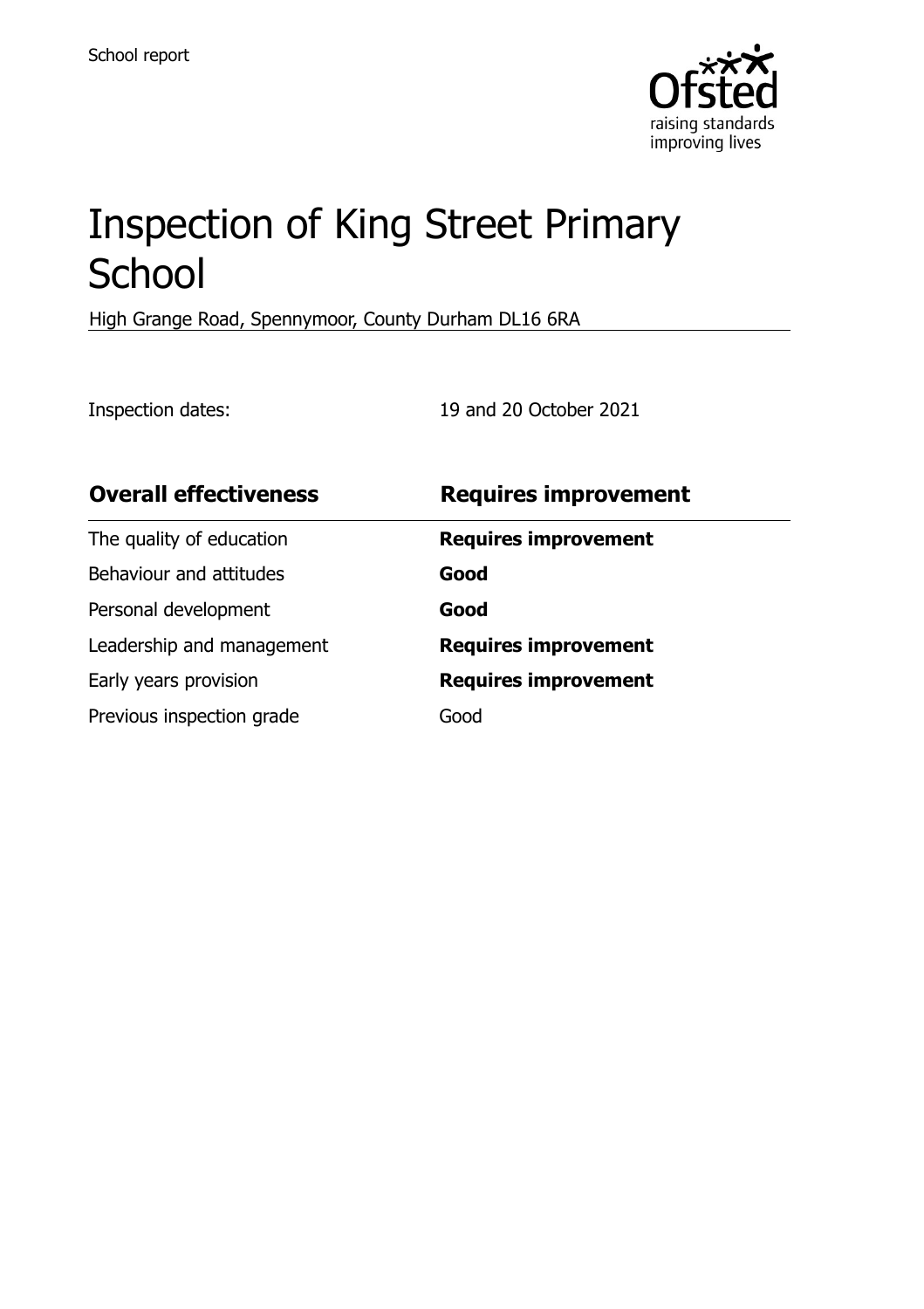

# **What is it like to attend this school?**

Pupils have respectful relationships with their teachers. They say that teachers listen to their concerns and make things better. Pupils describe their teachers as 'lovely', and say that they are happy and feel safe in school.

The quality of education is not good enough. Leaders have not fully considered pupils, from Reception to Year 6, when designing their curriculum. In wider curriculum subjects, such as design and technology (DT), plans do not clearly identify what leaders want pupils to learn. This means that pupils do not develop their knowledge or skills well enough.

Pupils' behaviour is a strength of the school. Incidents of bullying are very rare. Pupils treat one another with respect. They are very accepting of difference. Pupils told inspectors, 'Everyone is the same but with different thoughts and opinions.' Leaders encourage pupils to be kind and responsible through the whole-school use of 'gem powers'. Pupils who work hard and show these character traits are celebrated each week. Pupils enjoy the rewards they receive. Pupils demonstrate tolerance and kindness in the way they behave.

Leaders have recently added philosophy lessons to the curriculum. Pupils consider the opinions of others and debate challenging ideas through the use of 'sticky questions'.

### **What does the school do well and what does it need to do better?**

Leaders have an ambitious vision for their curriculum. They want pupils to be able to use and apply their knowledge and skills across all subjects. While this vision is shared by all staff, not all curriculum leaders have received the training and support they need to lead their subject. As a result, this vision is not being realised in all areas of the curriculum.

Leaders have continued to prioritise reading. The library is in the heart of the school and offers a welcoming place where pupils can read and change books. Leaders' chosen phonics programme has very recently been implemented. Staff in the early years, Year 1 and Year 2 have received the initial training they need. However, class teachers of older pupils have not been trained. They do not have the phonics knowledge they need to support pupils who are still in the early stages of learning to read. The assessment of pupils' phonic knowledge is not sharp enough. The books that pupils read to help them practise their phonics are too challenging. They do not match the sounds that pupils already know with enough accuracy. Teachers share a variety of texts with pupils. Children in the early years regularly visit the local library. This is helping pupils to fall in love with reading.

In mathematics, the curriculum is well sequenced. Staff have the skills and knowledge they need to teach the curriculum. As a result, pupils remember what they learn and become confident mathematicians. Teachers use assessments to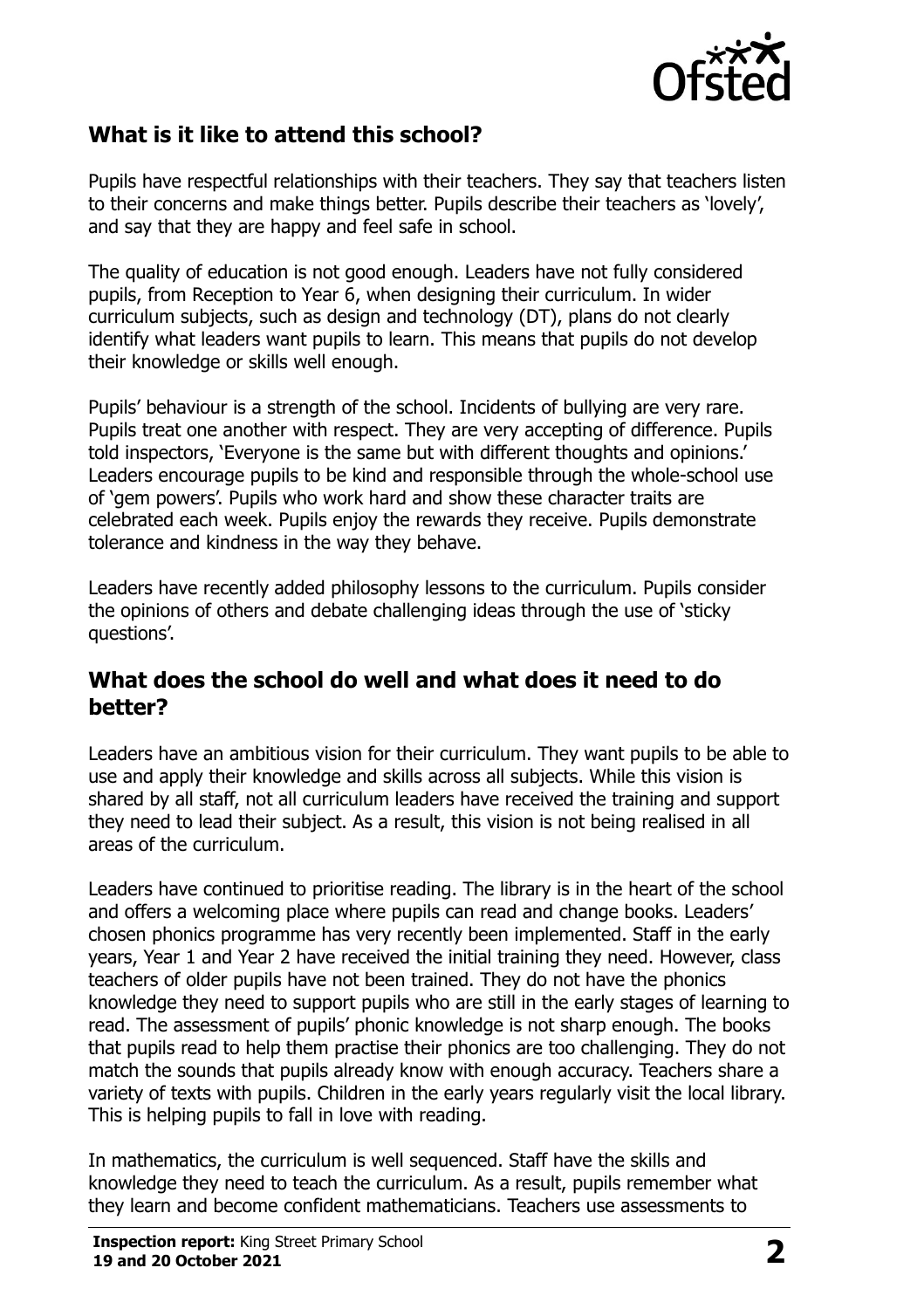

identify pupils who require extra help. Children in the early years receive daily mathematics teaching. During these times, teachers help pupils to understand number and counting. However, in the early years, adults do not challenge pupils enough when they are learning through play. Opportunities to develop pupils' understanding of number are missed.

In subjects such as DT and history, leaders' curriculum plans are not well developed. Curriculum plans do not set out clearly the knowledge and skills that pupils should learn or the order in which they should learn them. Pupils' knowledge in these subjects varies enormously because the curriculum plans are not clearly sequenced. In science, the curriculum is more coherently planned but what pupils can remember varies. Pupils remember more of their science work when science is the focus for their topic. When science is not the focus for the topic, the scientific knowledge they remember is weaker.

The early years environment has undergone a transformation in recent years. Children learn in an environment rich in resources. 'Welly Wednesdays' gets children outdoors, where they can enjoy a book and explore the forest area. However, leaders have yet to develop their curriculum plans. Learning in the early years does not connect well enough to the learning pupils encounter as they move through the school. Leaders do not have clear plans in place to set out what children should learn throughout their time in Nursery and Reception.

Pupils with special educational needs and/or disabilities (SEND) get the help and support they need to work alongside their peers. Learning is matched to their needs and teaching assistants help pupils with SEND to be fully included in lessons. The special educational needs coordinator (SENCo) works with outside agencies to get specialist help and advice when it is needed.

Before the COVID-19 pandemic, pupils attended a wide range of clubs. At the time of the inspection, leaders had chosen not to restart these due to the COVID-19 restrictions they had in place. Pupils have a clear understanding of what makes a healthy relationship. Leaders are promoting healthy lifestyles by monitoring pupils' activity every day. Leaders reward classes who are most active each week. Pupils enjoy the competition this brings.

Governors monitor and challenge the work of leaders. Regular visits to the school help them to see the impact of leaders' actions and make informed decisions.

# **Safeguarding**

The arrangements for safeguarding are effective.

Leaders ensure that the required checks on staff who work with children are complete. Staff training is up to date. Regular updates through staff meetings keep safeguarding as a high priority in school. All staff are clear on the steps they need to take to report concerns about pupils. Systems for recording concerns are clear. Leaders act in a timely way to get the help that pupils need.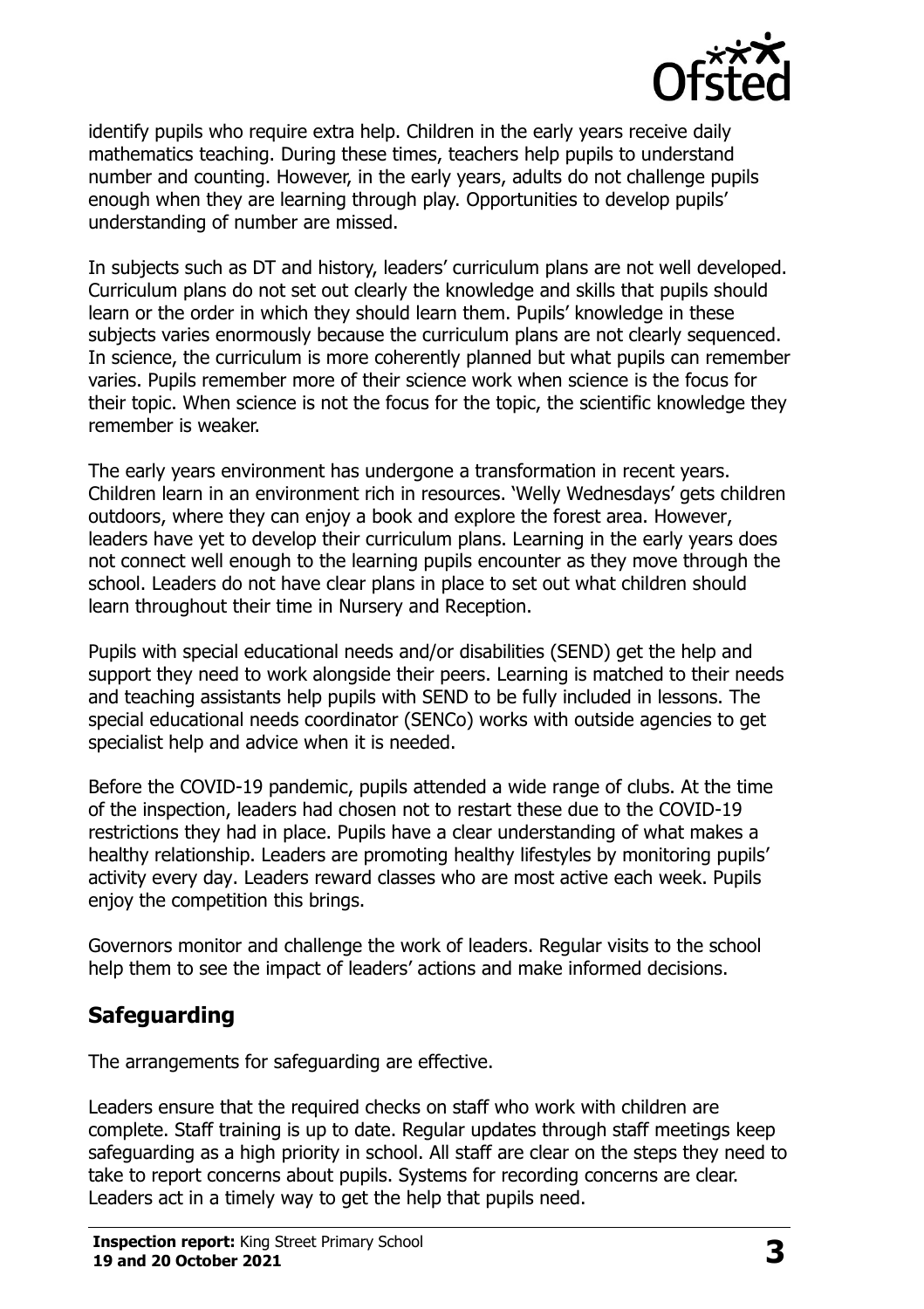

Online safety features within the school curriculum. This gives pupils the knowledge they need to stay safe online.

# **What does the school need to do to improve?**

#### **(Information for the school and appropriate authority)**

- The curriculum is not well organised. In some subjects, plans do not clearly identify what important knowledge pupils need to learn and when, from the early years to Year 6. As a result, pupils' learning in subjects such as DT is weak. Leaders should make sure that the curriculum is planned carefully in each subject, so that pupils' knowledge and skills build over time from the early years through to Year 6.
- The assessment of pupils' phonics knowledge is not sharp enough. As a result, phonics teaching is not always targeted at the sounds that pupils need to learn. The books that pupils read do not help them to develop fluency. Leaders should ensure that phonics assessment is precise so that books match the sounds that pupils know already and that teaching focuses on the sounds that pupils need to learn before moving on.

## **How can I feed back my views?**

You can use [Ofsted Parent View](http://parentview.ofsted.gov.uk/) to give Ofsted your opinion on your child's school, or to find out what other parents and carers think. We use information from Ofsted Parent View when deciding which schools to inspect, when to inspect them and as part of their inspection.

The Department for Education has further *quidance* on how to complain about a school.

If you are the school and you are not happy with the inspection or the report, you can [complain to Ofsted.](http://www.gov.uk/complain-ofsted-report)

# **Further information**

You can search for [published performance information](http://www.compare-school-performance.service.gov.uk/) about the school.

In the report, '[disadvantaged pupils](http://www.gov.uk/guidance/pupil-premium-information-for-schools-and-alternative-provision-settings)' refers to those pupils who attract government pupil premium funding: pupils claiming free school meals at any point in the last six years and pupils in care or who left care through adoption or another formal route.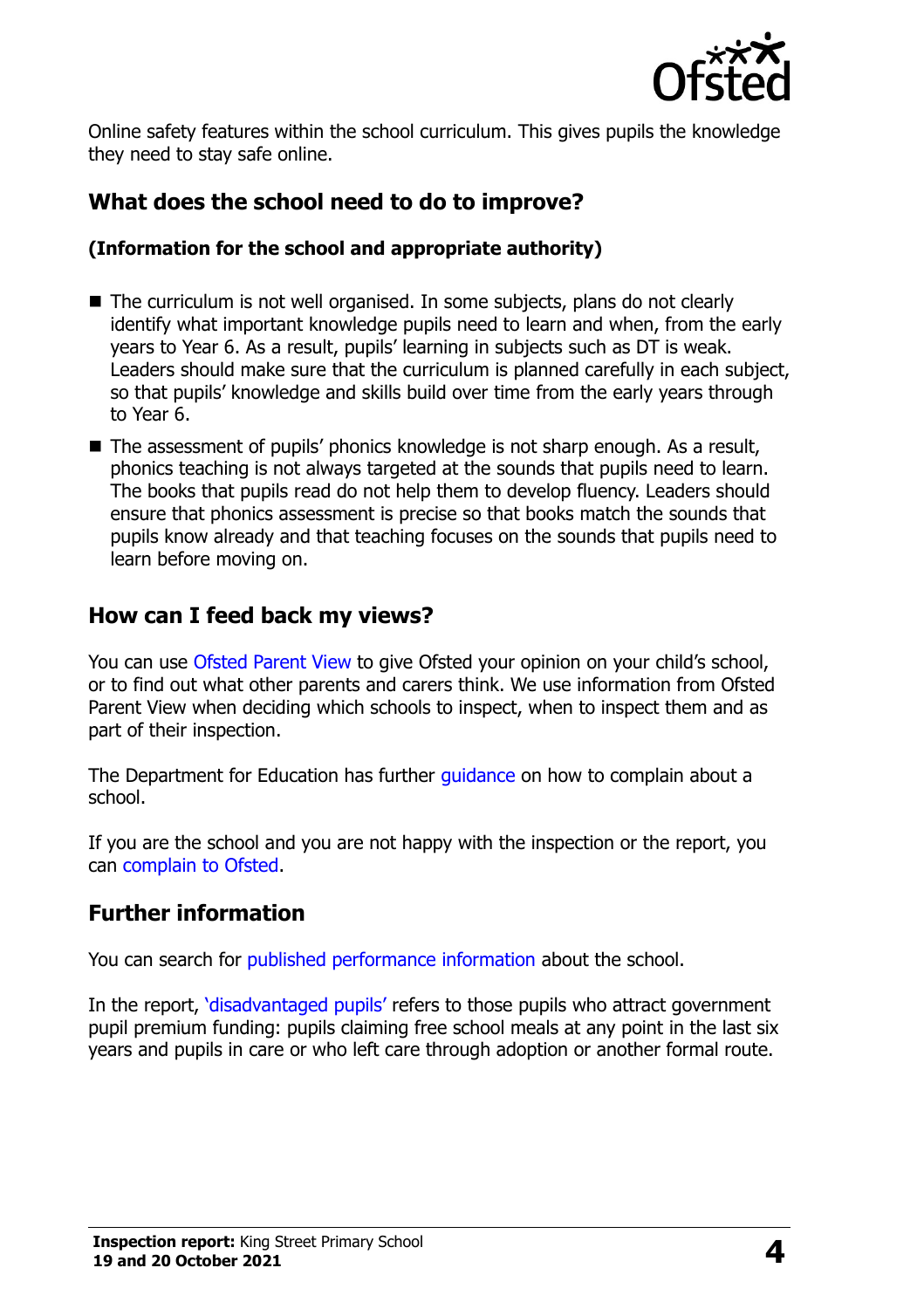

# **School details**

| Unique reference number             | 130946                                                            |
|-------------------------------------|-------------------------------------------------------------------|
| <b>Local authority</b>              | Durham                                                            |
| <b>Inspection number</b>            | 10200718                                                          |
| <b>Type of school</b>               | Primary                                                           |
| <b>School category</b>              | Maintained                                                        |
| Age range of pupils                 | 3 to 11                                                           |
| <b>Gender of pupils</b>             | Mixed                                                             |
| Number of pupils on the school roll | 201                                                               |
| <b>Appropriate authority</b>        | The governing body                                                |
| <b>Chair of governing body</b>      | <b>Christine Parkinson</b>                                        |
| <b>Headteacher</b>                  | Joanne Bromley                                                    |
| Website                             | www.kingstreet.durham.sch.uk                                      |
| Date of previous inspection         | 14 June 2018, under section 8 of the<br><b>Education Act 2005</b> |

# **Information about this school**

- This is a smaller-than-average primary school.
- The proportion of pupils with SEND is almost double the national average.
- The number of pupils in receipt of the pupil premium grant is higher than national averages.

# **Information about this inspection**

The inspectors carried out this inspection under section 5 of the Education Act 2005.

- This was the first routine inspection the school received since the COVID-19 pandemic began. Inspectors discussed the impact of the pandemic with school leaders and have taken that into account in their evaluation.
- **Inspectors met with the headteacher, the deputy headteacher, curriculum leaders,** the SENCo, the early years leader and a sample of teaching staff.
- $\blacksquare$  The lead inspector spoke with representatives of the governing body, including the chair of governors, and the leadership adviser for the local authority.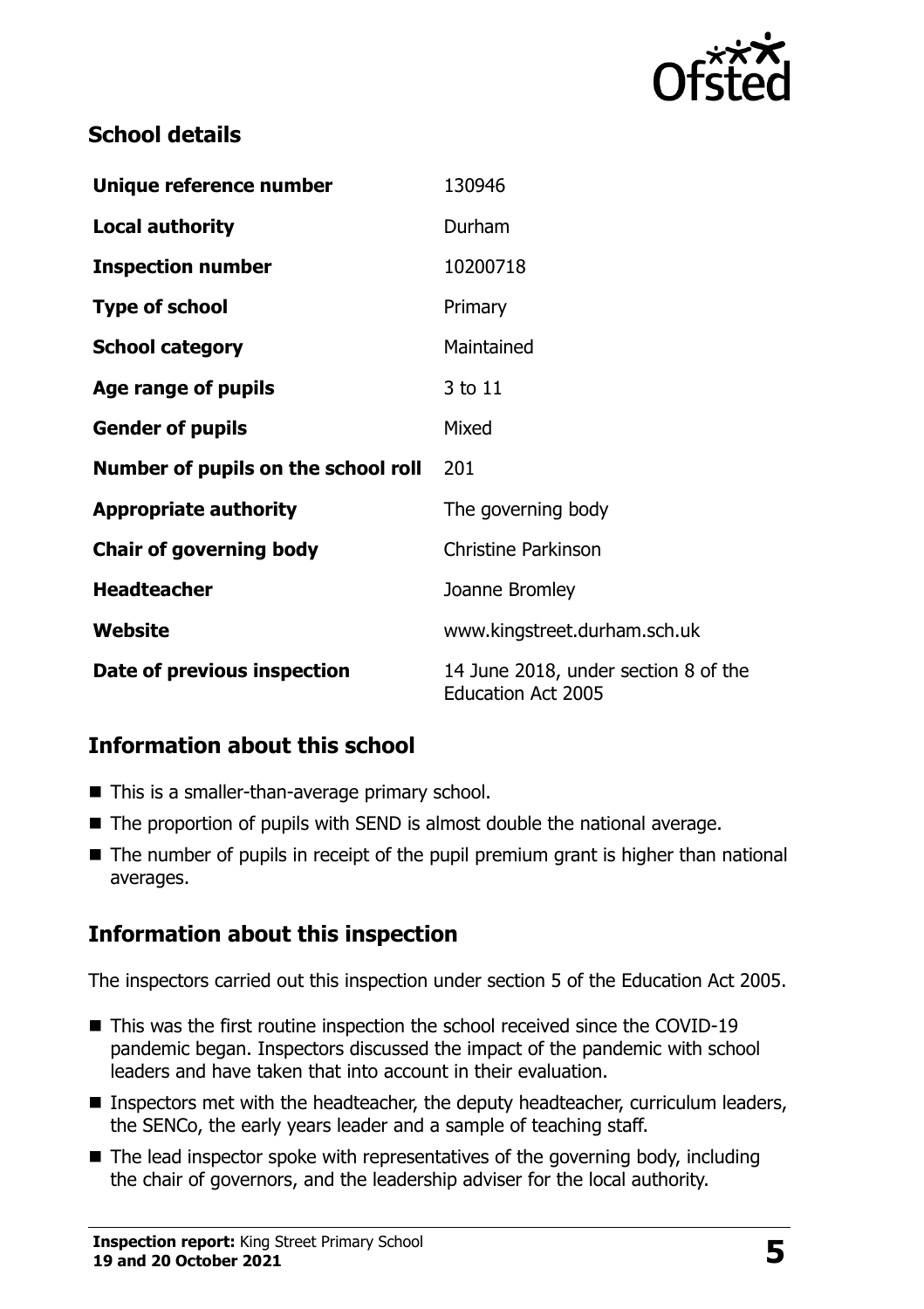

- **Inspectors carried out deep dives in these subjects: reading, mathematics,** science, DT and history. For each deep dive, inspectors met with subject leaders, looked at curriculum plans, visited a sample of lessons and spoke to pupils and teachers. Inspectors also looked at samples of pupils' work.
- Inspectors heard pupils in Year 1, Year 2 and Year 3 read an unseen text to a familiar adult and visited phonics lessons in Reception, Year 1 and Year 2.
- The lead inspector met with the designated safeguarding lead and deputy designated safeguarding lead. Safeguarding training records were scrutinised. The school's single central record was checked.
- Inspectors looked at a range of school documentation, including leaders' school development plan, self-evaluation and records relating to attendance and pupils' behaviour.
- Inspectors observed pupils' behaviour in class and during breaktimes.
- **Inspectors met with a sample of parents at the start of the school day to capture** their views.
- Inspectors considered the 40 responses to Ofsted's Parent View questionnaire and 30 free-text responses. They considered the 17 responses received through Ofsted's staff questionnaire.

#### **Inspection team**

| Chris Pearce, lead inspector | Her Majesty's Inspector |
|------------------------------|-------------------------|
| Ann Muxworthy                | Ofsted Inspector        |
| Steve McLean                 | Ofsted Inspector        |